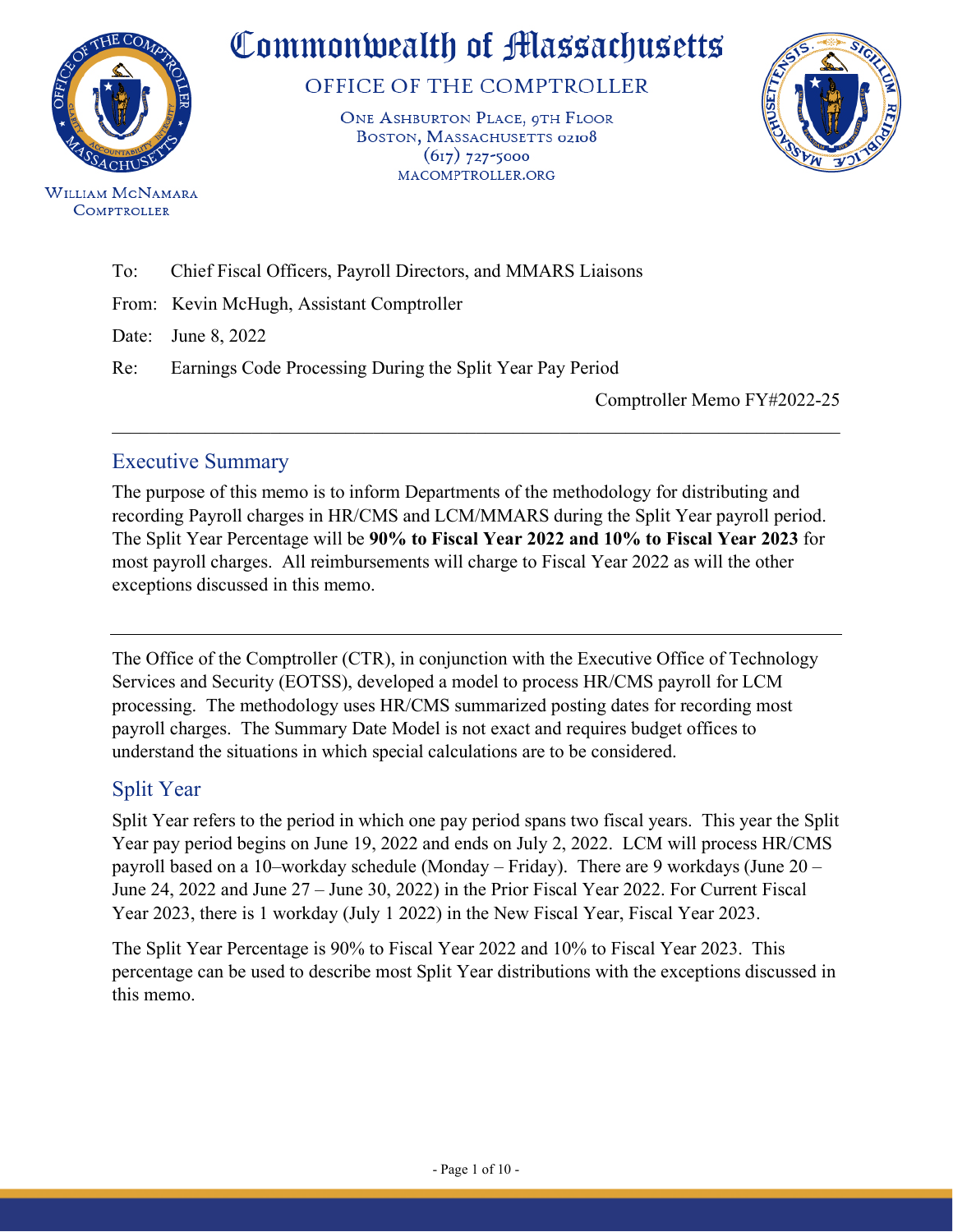Departments should NOT encumber funds for the Split Year pay period. Payroll Holds (PHs) are not liquidated until the Accounts Payable payroll periods (pay periods ending on July 16, 2022, July 30, 2022 and August 13, 2022) are processed. Please make sure that there are available (unencumbered) funds for the Split Year pay period.

# Exceptions That Will Post to Fiscal Year 2022

#### Prior Period Adjustments

All Prior Period Adjustments entered during the Split Year pay period will be for activity prior to June 19, 2022. These postings will charge to **Fiscal Year 2022**.

Note, however, that any Implied Exceptions based on Prior Period Adjustments will not charge 100% to Fiscal Year 2022. The Implied Exceptions will split 90%-10% between Fiscal Year 2022 and Fiscal Year 2023 as do other Additional Pay payments.

#### Charges Entered in Timesheet for June Pay Period Dates If Combo Code Used

Combo Codes result in detail day-by-day postings for each day where time is posted.

If, for example, an employee posts time on June 30, 2022 in Timesheet, those charges will post to **Fiscal Year 2022** if a Combo Code is used to specify labor distribution for **any** day processed during the Split Year pay period (including Prior Period charges) or if a Combo Code is used for an Additional Pay Charge for **any** job for that employee.

When Combo Codes are used, HR/CMS does not summarize payroll charges and sends over charges day by day. Therefore, Timesheet charges for June 30, 2022 will be sent to LCM/MMARS with a Pay Event Begin and End date of June 30, 2022. LCM/MMARS then posts those charges to Fiscal Year 2022.

If no Combo Codes are used for an employee's payroll charges, time posted on June 30, 2022 in Timesheet will be distributed by the Split Year Percentage along with the other charges for that employee.

#### Specific Earnings Codes

Specific earnings codes will always post to **Fiscal Year 2022** during the Split Year Period. HR/CMS sends the earnings codes to LCM/MMARS with a Pay Event Begin and End date of June 30, 2022.

These earnings codes fall into the following categories:

• **Reimbursements** – Reimbursement earning codes that normally charge to the BB subsidiary (or C98 for Contractors) will post to Fiscal Year 2022. Departments with Reimbursement payments that *must* charge Fiscal Year 2023 can do so by either paying from their DYNACash account or by processing the reimbursements in the next pay period.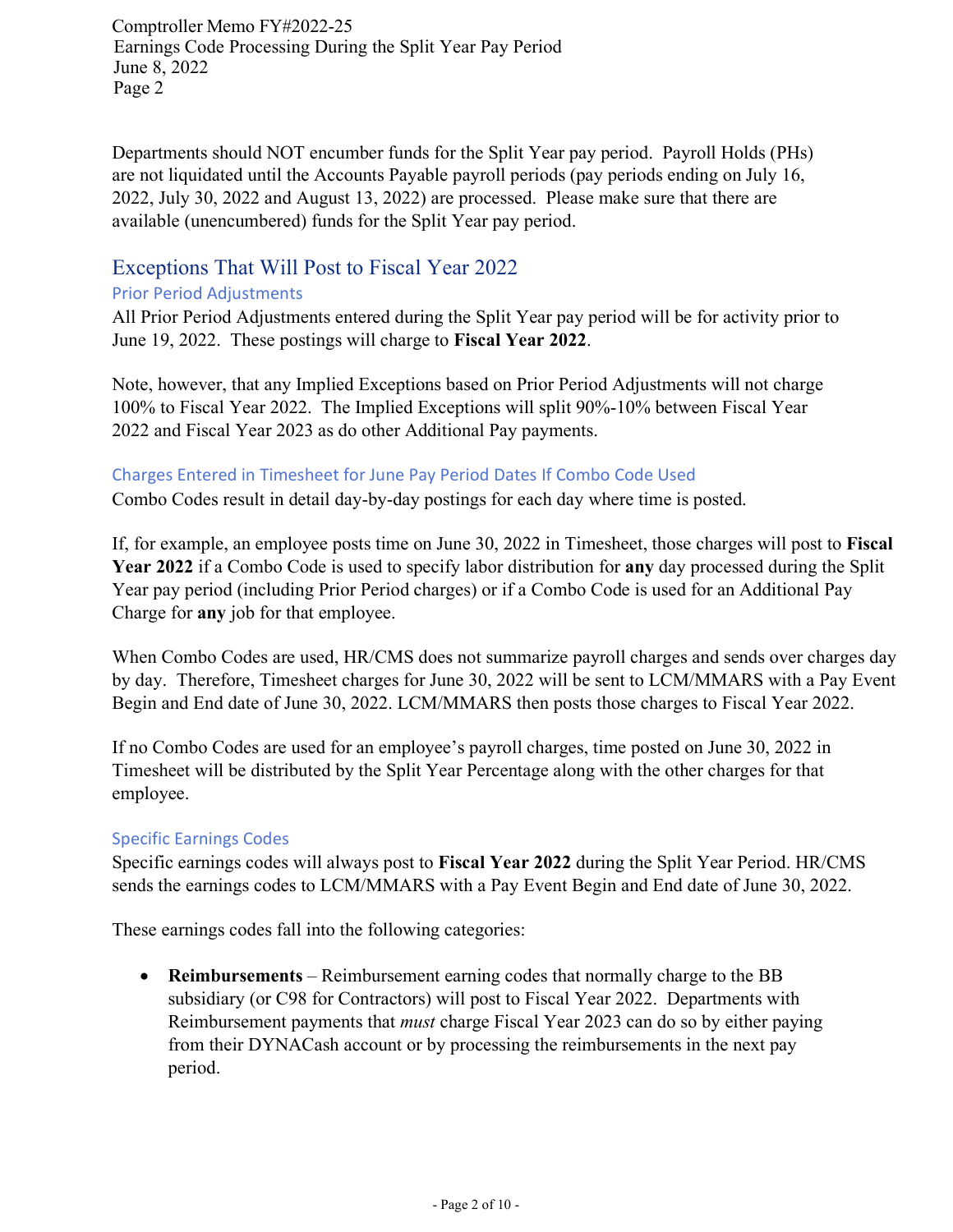- **Retro Earnings Codes**  Any Code with Retro in the description.
- **Settlements and Judgments** All Comptroller Settlement codes. Use of these codes requires prior approval by the Comptroller Legal group.
- Sick and Vacation Buyouts Entered as Hours All sick and vacation buyouts entered as **hours** will post to Fiscal Year 2022. Any buyouts that *must* charge Fiscal Year 2023 should be processed as amounts or should be processed in the next pay period.
- **Furlough Processing if Applicable –** Furloughs taken during Split Year pay period if the earnings code used is FCT.

| <b>Earnings Code Description</b> |                                            | <b>MMARS Object Code</b> |
|----------------------------------|--------------------------------------------|--------------------------|
| <b>B01</b>                       | Travel And Other Expense / Out of State    | <b>B01</b>               |
| <b>B02</b>                       | Travel Expense / In State                  | <b>B02</b>               |
| <b>B03</b>                       | <b>Overtime Meals Expense</b>              | <b>B03</b>               |
| <b>B04</b>                       | Tuition / Non-Graduate                     | <b>B04</b>               |
| <b>B05</b>                       | Conference and Training                    | <b>B05</b>               |
| <b>B06</b>                       | Membership Dues and Licensing Fee          | <b>B06</b>               |
| <b>B08</b>                       | <b>Clothing Allowances</b>                 | <b>B08</b>               |
| B10                              | <b>Exigent Job Related Expenses</b>        | <b>B10</b>               |
| B11                              | GIC USE ONLY - Healthcare<br>Reimbursement | <b>B11</b>               |
| B12                              | CTR USE ONLY - Non Tax Adjustment          | <b>B11</b>               |
| B <sub>1</sub> B                 | <b>Travel Lodging Expense</b>              | <b>B01</b>               |
| <b>B92</b>                       | Taxable Employee Reimbursement             | <b>B92</b>               |
| <b>BAE</b>                       | Auto Expense Reimbursement                 | <b>B02</b>               |

A full list of the earnings codes that will post to Fiscal Year 2022 appears below.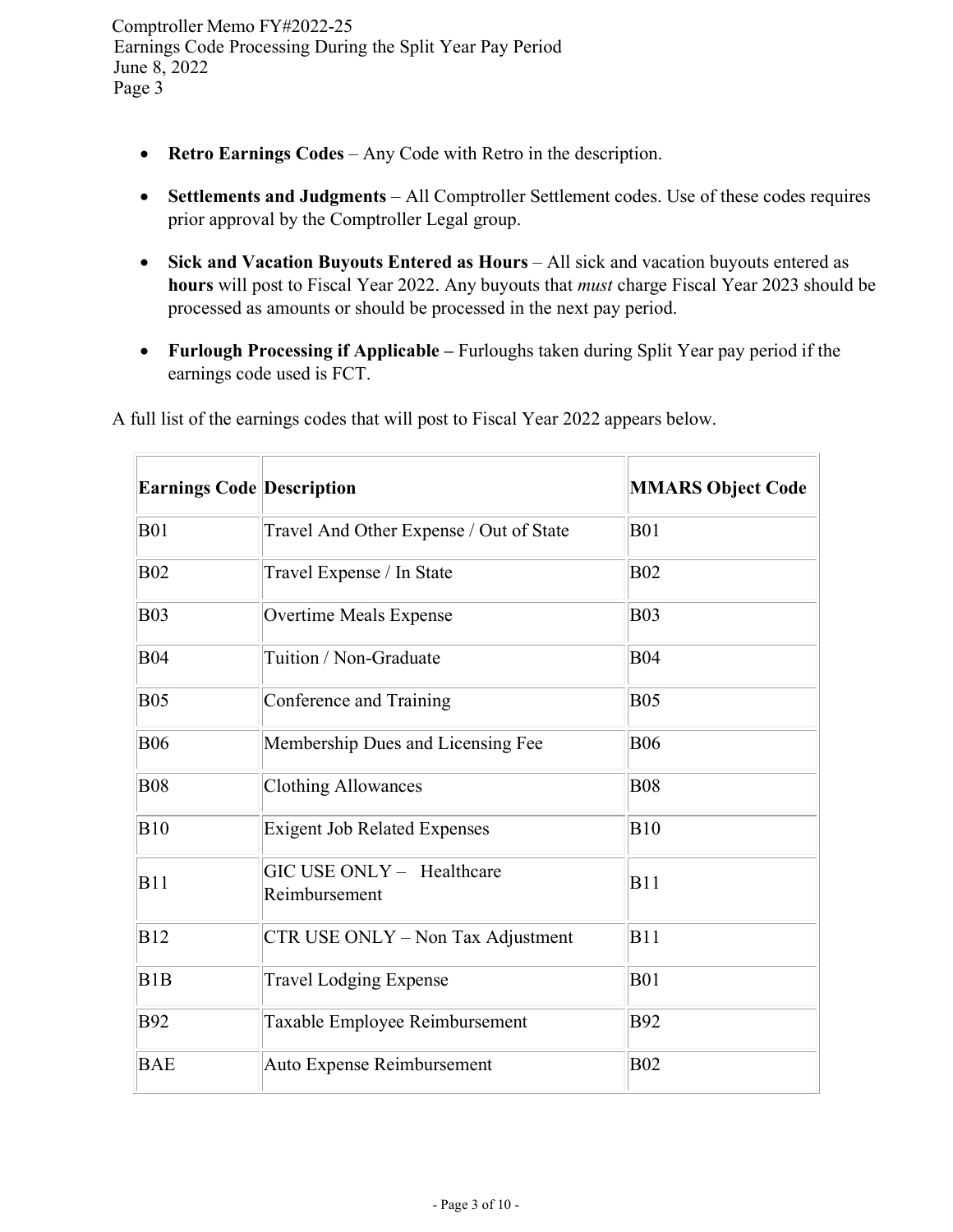| Earnings Code Description |                                                     | <b>MMARS Object Code</b> |
|---------------------------|-----------------------------------------------------|--------------------------|
| <b>BAF</b>                | Training - AFSME Career Ladder<br>Reimbursement     | <b>B05</b>               |
| <b>BAG</b>                | <b>MIL Basic Housing</b>                            | <b>B07</b>               |
| <b>BAR</b>                | <b>MIL Basic Subsistence</b>                        | <b>B07</b>               |
| B <sub>B1</sub>           | <b>Travel Airfare Expenses</b>                      | <b>B01</b>               |
| B <sub>B4</sub>           | Tuition / Graduate                                  | <b>B04</b>               |
| BH7                       | Housing Allowance                                   | <b>B07</b>               |
| <b>BHR</b>                | $H \text{ousing} - \text{Cash} - \text{Retirement}$ | <b>B07</b>               |
| BMI                       | Car Mileage Reimbursement                           | <b>B02</b>               |
| <b>BMO</b>                | <b>Training MOSES Reimbursement</b>                 | <b>B02</b>               |
| <b>BMV</b>                | Moving Reimbursement                                | <b>B02</b>               |
| <b>BNA</b>                | Training NAGE Reimbursement                         | <b>B02</b>               |
| <b>BPK</b>                | Parking Reimbursement                               | <b>B02</b>               |
| <b>BQT</b>                | Reimbursement – Qualified Transportation            | <b>B11</b>               |
| <b>BSE</b>                | Training SEIU Reimbursement                         | <b>B02</b>               |
| BT7                       | Tangible Asset Allowances                           | <b>B07</b>               |
| <b>BTL</b>                | Toll Reimbursement                                  | <b>B02</b>               |
| BX6                       | Membership Reimbursement - Unit 6                   | <b>B05</b>               |
| C98                       | Travel Expense - Contract Service                   | C98                      |
| <b>CBB</b>                | Comp Time Buy Back - Hours                          | A13                      |
| D <sub>01</sub>           | Deficiency Regular                                  | A01, A11, A20            |

 $\overline{\phantom{a}}$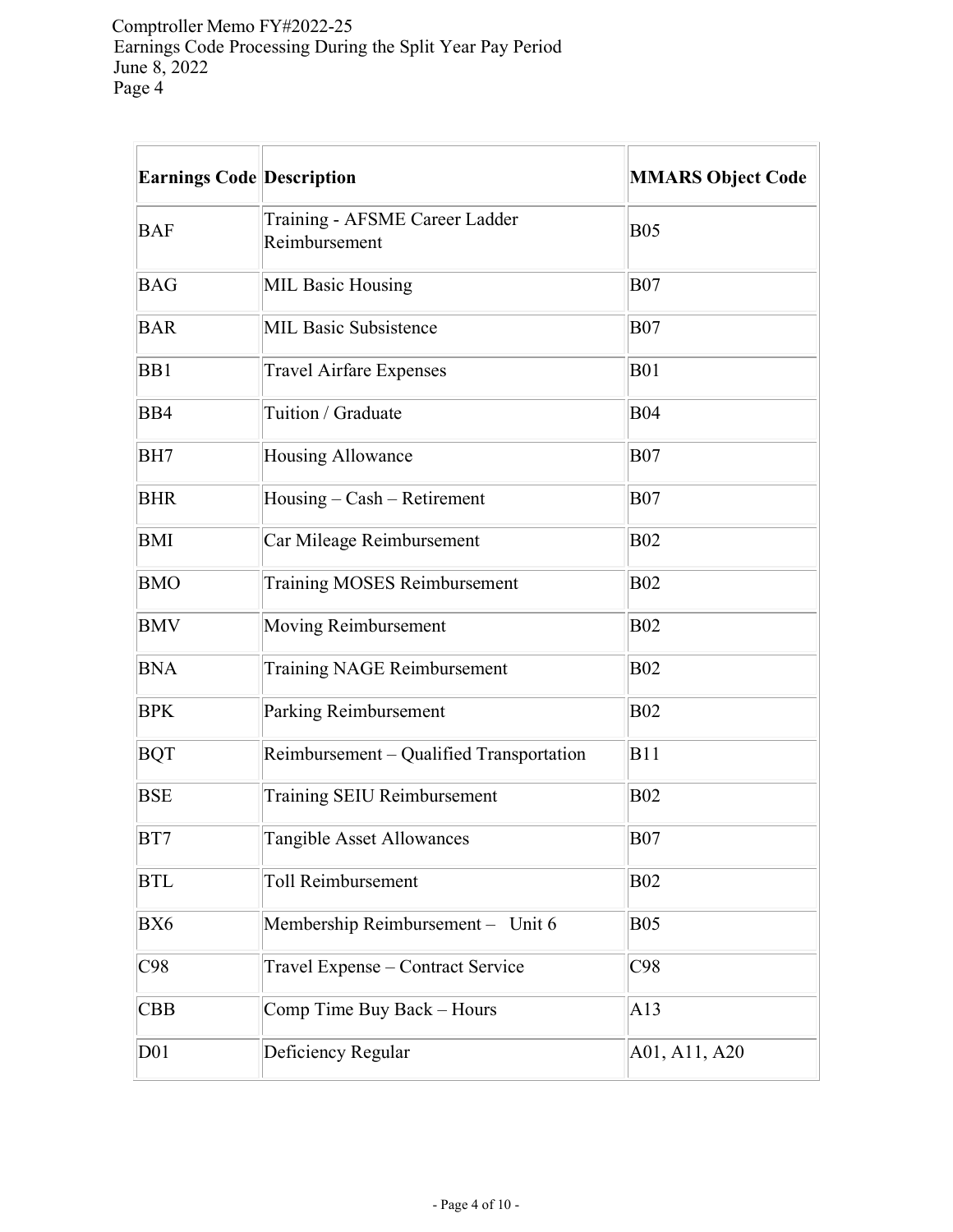| <b>Earnings Code Description</b> |                                                        | <b>MMARS Object Code</b>              |
|----------------------------------|--------------------------------------------------------|---------------------------------------|
| D <sub>02</sub>                  | Deficiency Travel Reimbursement                        | B02 or other BB Object<br>Code or C98 |
| D <sub>03</sub>                  | Deficiency Other Pay - Retirement                      | A01, A06, A07, A11,<br>AA1            |
| D <sub>04</sub>                  | Deficiency Vacation in Lieu                            | A13                                   |
| D05                              | Deficiency Sick Buy Back                               | A12                                   |
| D <sub>06</sub>                  | Deficiency Overtime                                    | A08                                   |
| <b>DPL</b>                       | Deceased Employee - Lump Sum - No<br>Retirement        | A21 or CC Object Code                 |
| <b>DPR</b>                       | Deceased Employee - Lump Sum -<br>Retirement           | A21 or CC Object Code                 |
| FCT                              | Furlough                                               | A01 or CC Object Code                 |
| <b>IAR</b>                       | <b>CTR USE ONLY: Industrial Accident</b><br>Adjustment | Various                               |
| <b>INT</b>                       | Interest Due - Settlement / Judgment                   | A11, C11                              |
| PAR                              | CTR USE ONLY: Partial Reversal Adjustment              | Various                               |
| PCI                              | Personal Leave Cash In                                 | A13                                   |
| QPA                              | Qualified Parking Allowance                            | <b>B02</b>                            |
| <b>QTA</b>                       | Qualified Transport Allowance                          | <b>B02</b>                            |
| <b>RIP</b>                       | Retro IPP Pay                                          | D <sub>24</sub>                       |
| <b>ROH</b>                       | Retro Holiday Pay                                      | A08                                   |
| <b>ROP</b>                       | Retro Other Pay                                        | A14                                   |
| <b>ROR</b>                       | Retro Regular Pay                                      | A01 or CC Object Code                 |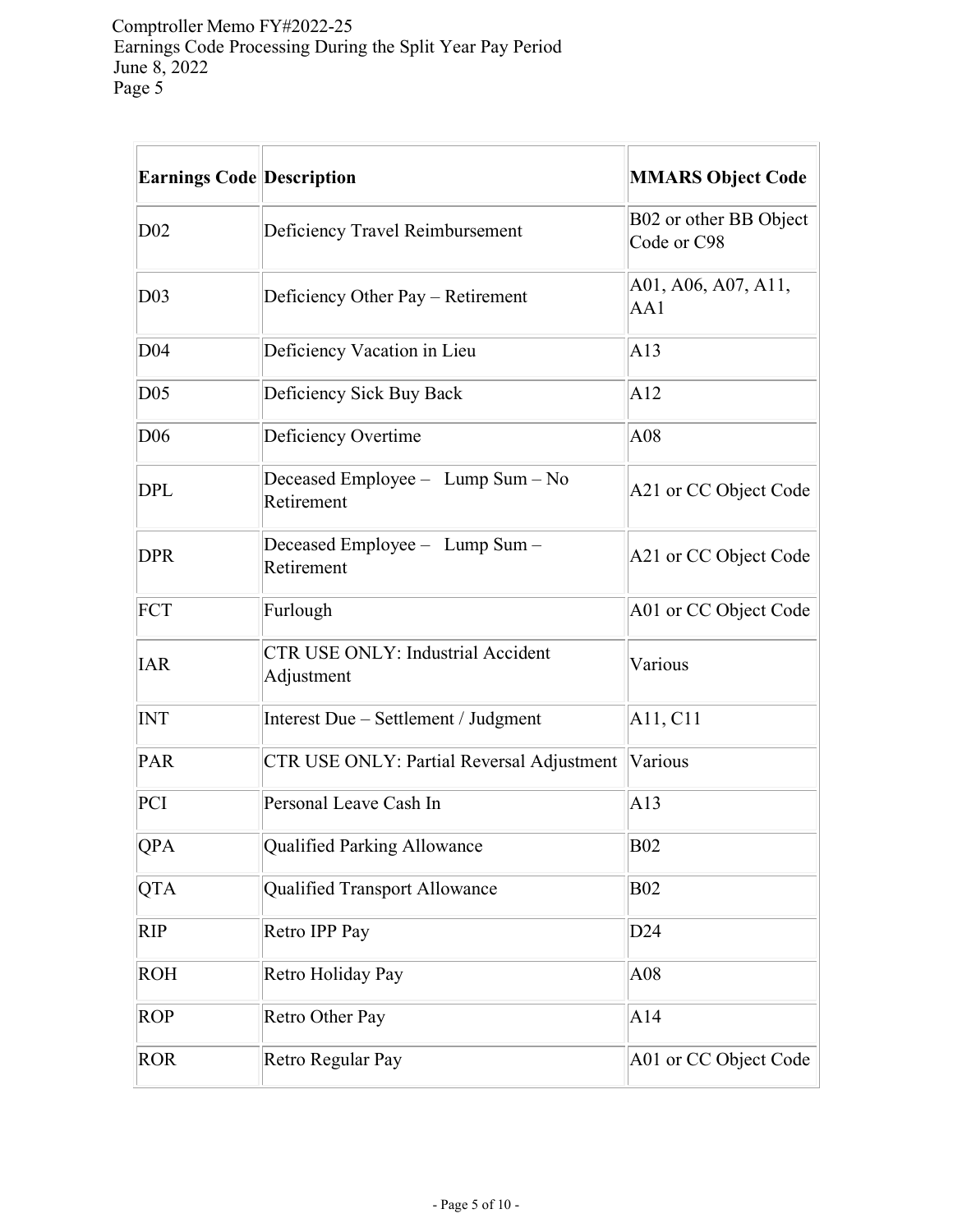| <b>Earnings Code Description</b> |                                                     | <b>MMARS Object Code</b> |
|----------------------------------|-----------------------------------------------------|--------------------------|
| <b>ROS</b>                       | Retro Shift Pay                                     | A07                      |
| <b>ROT</b>                       | Retro Overtime Pay                                  | A08                      |
| <b>ROV</b>                       | Retro Standby - No Retirement                       | A06                      |
| <b>ROW</b>                       | Retro Holiday Pay - Retirement                      | A10                      |
| <b>ROX</b>                       | Retro Other Pay - Retirement                        | A01 or CC Object Code    |
| ROY                              | Retro Shift Pay – Retirement                        | A07                      |
| <b>ROZ</b>                       | Retro Overtime Pay - Retirement                     | A08                      |
| S/J                              | Settlement / Judgment                               | A11                      |
| <b>SBB</b>                       | Sick Leave Buy Back - Hours                         | A12                      |
| <b>SGL</b>                       | Serviceman's Group Life Insurance                   | R13                      |
| <b>SJA</b>                       | Settlement / Judgment – No Withholding              | C11                      |
| <b>SJB</b>                       | Settlement / Judgment - Retirement -<br>Contractors | C11                      |
| <b>SJC</b>                       | Settlement / Judgment - Contractors                 | C11                      |
| $\sqrt{\text{SJP}}$              | Settlement / Judgment – Retirement                  | A11                      |
| <b>SJR</b>                       | Settlement / Judgment – No Withholding              | A11                      |
| <b>SJT</b>                       | Settlement / Judgment - Taxed Annual                | A11                      |
| TX1                              | CTR USE ONLY - MEDICARE Refund                      | T11                      |
| TX2                              | CTR USE ONLY - PFML Refund                          | T11                      |
| VIL                              | Vacation In Lieu - Hours                            | A13                      |

# Exceptions That Will Post to Fiscal Year 2023

Specific earnings codes will always post to **Fiscal Year 2023** during the Split Year Period.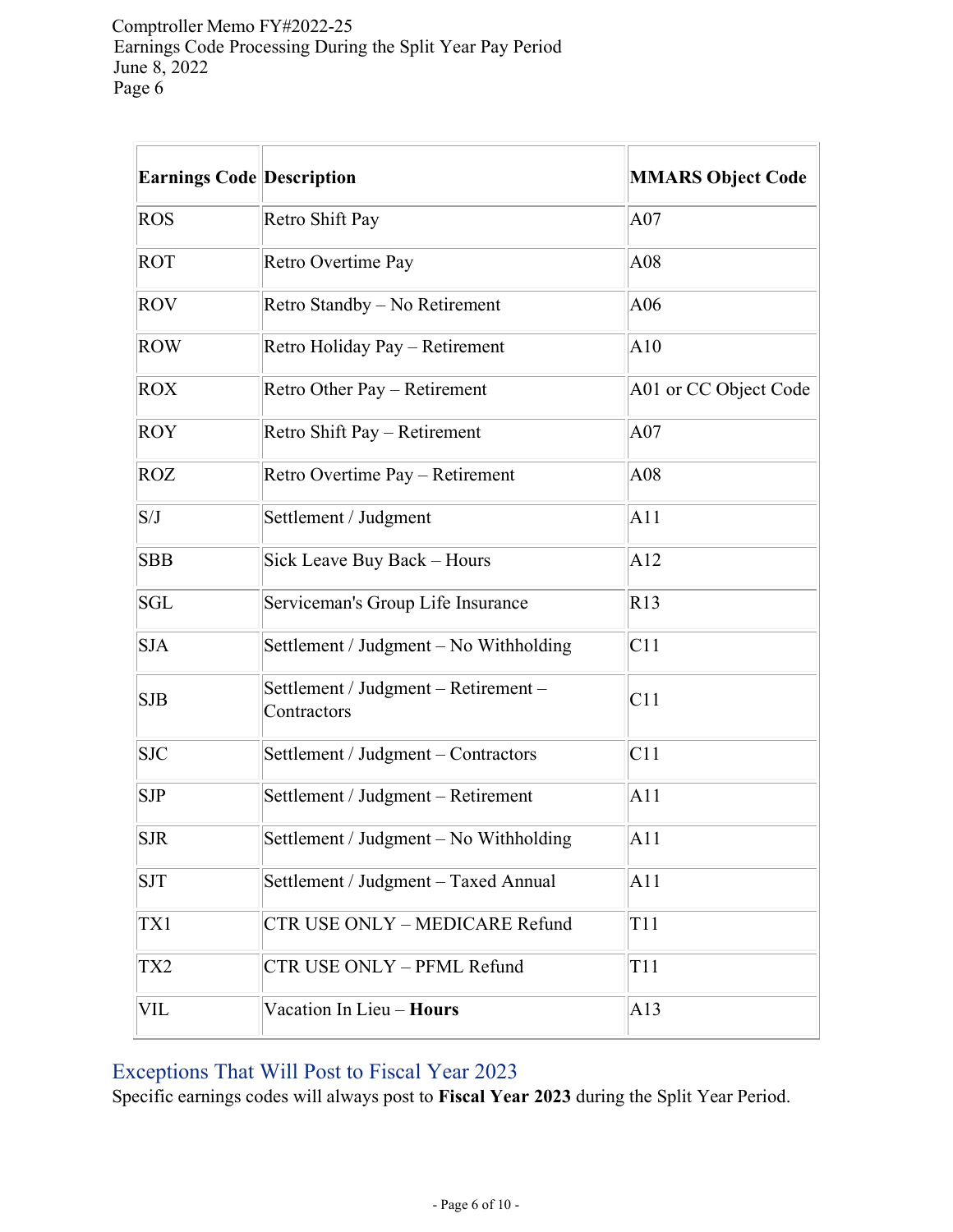HR/CMS sends the earnings codes to LCM/MMARS with a Pay Event Begin and End date of July 1, 2022.

These earnings codes fall into the following categories:

**Sick and Vacation Buyouts Entered as Amounts -** All sick and vacation buyouts entered as **amounts**. Any buyouts that must charge Fiscal Year 2022 should be processed as hours or should be processed with an Accounts Payable Earnings Code in the next pay period.

• **Furlough Processing If Applicable–** Furloughs taken during Split Year pay period if the earnings code used is FUR.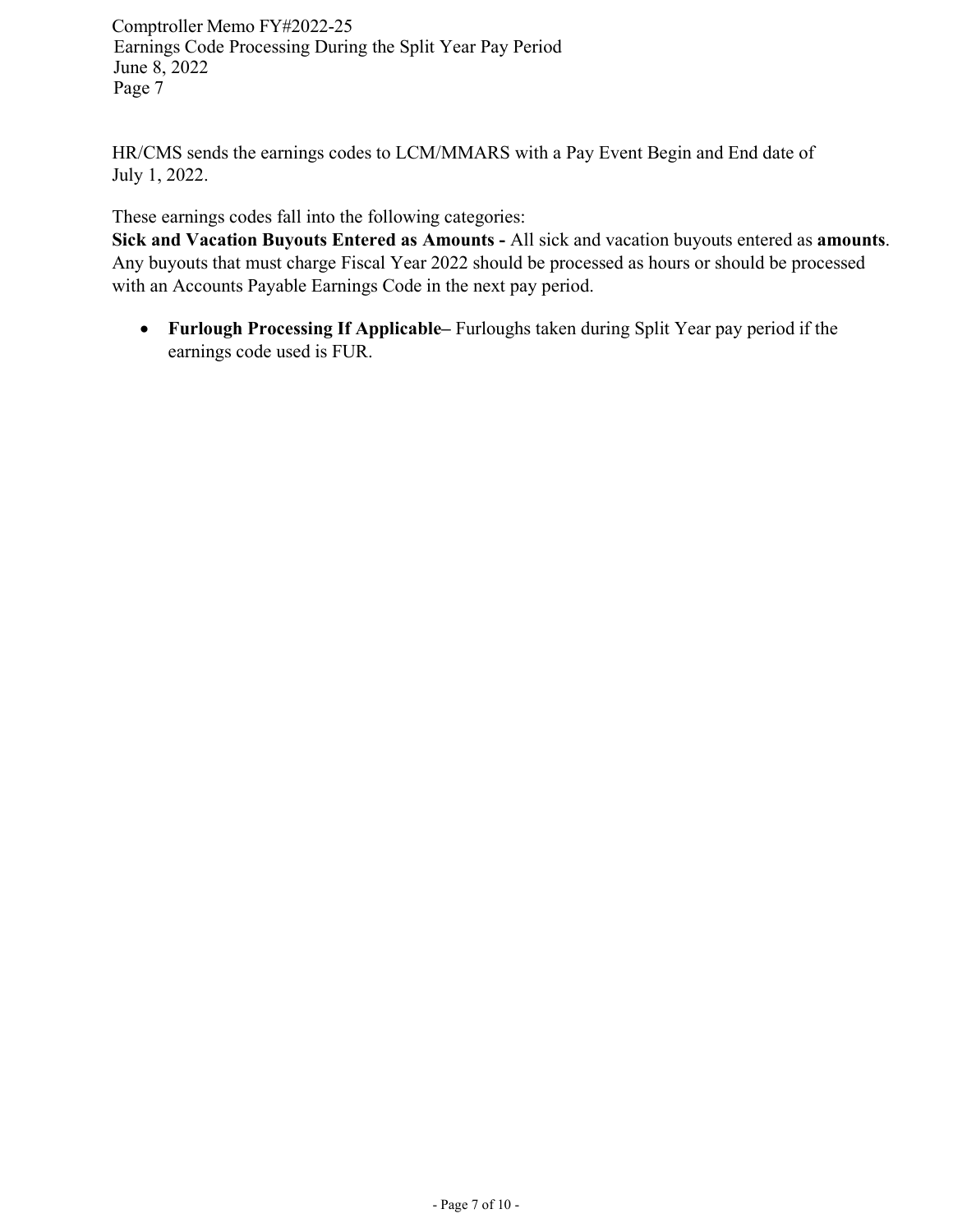| <b>Earnings Code Description</b> |                               | <b>MMARS Object</b><br>Code |
|----------------------------------|-------------------------------|-----------------------------|
| <b>CBA</b>                       | Comp Time Buy Back - Amounts  | A13                         |
| <b>FUR</b>                       | Furlough Unpaid               | A01                         |
| <b>SBA</b>                       | Sick Leave Buy Back – Amounts | A12                         |
| <b>SVP</b>                       | <b>Sick Vacation Payout</b>   | A13                         |
| <b>VLA</b>                       | Vacation in Lieu - Amounts    | A13                         |

A full list of the earnings codes that will post to Fiscal Year 2023 appears below.

#### Impact of HR/CMS Job Actions

Job Actions in HR/CMS do not affect the specific earnings codes that post 100% to Fiscal Year 2022. Job Actions in HR/CMS, however, can affect the 90%-10% Split Year Percentage for other earnings.

- **Midweek Rate Increases** (or Step Progressions) Only REG hours on or after the Effective Date will be calculated at the increased rate. The Split Year Percentage by dollars will be weighted based on the start of the increase. Additional Pay earnings based on REG hours will follow the related REG hours. Note: Additional Pay earnings NOT based on other earnings (like ADS) will split based on the 90%-10% Split Year Percentage.
- **New Hires** The Split Year Percentage will be based on the effective date of the Hire action. The total dollars may not split 90%-10%. Hires effective June 30, 2022 or later may charge all dollars to the new Fiscal Year. Hires on or before June 30, 2022 will have some percentage charged to the Prior Fiscal Year.
- **Rehires** The Effective Date of the Rehire action can affect the Split Year Percentage as with New Hires.
- **Terminations** Terminations before June 30, 2022 with no Additional Pay will charge to Fiscal Year 2022.
- **Mid Pay Period Transfer** Postings in Timesheet will reflect a percentage consistent with the Effective Date of the Transfer action. However, all Additional Pay earnings will charge to the new Chart of Account Distribution.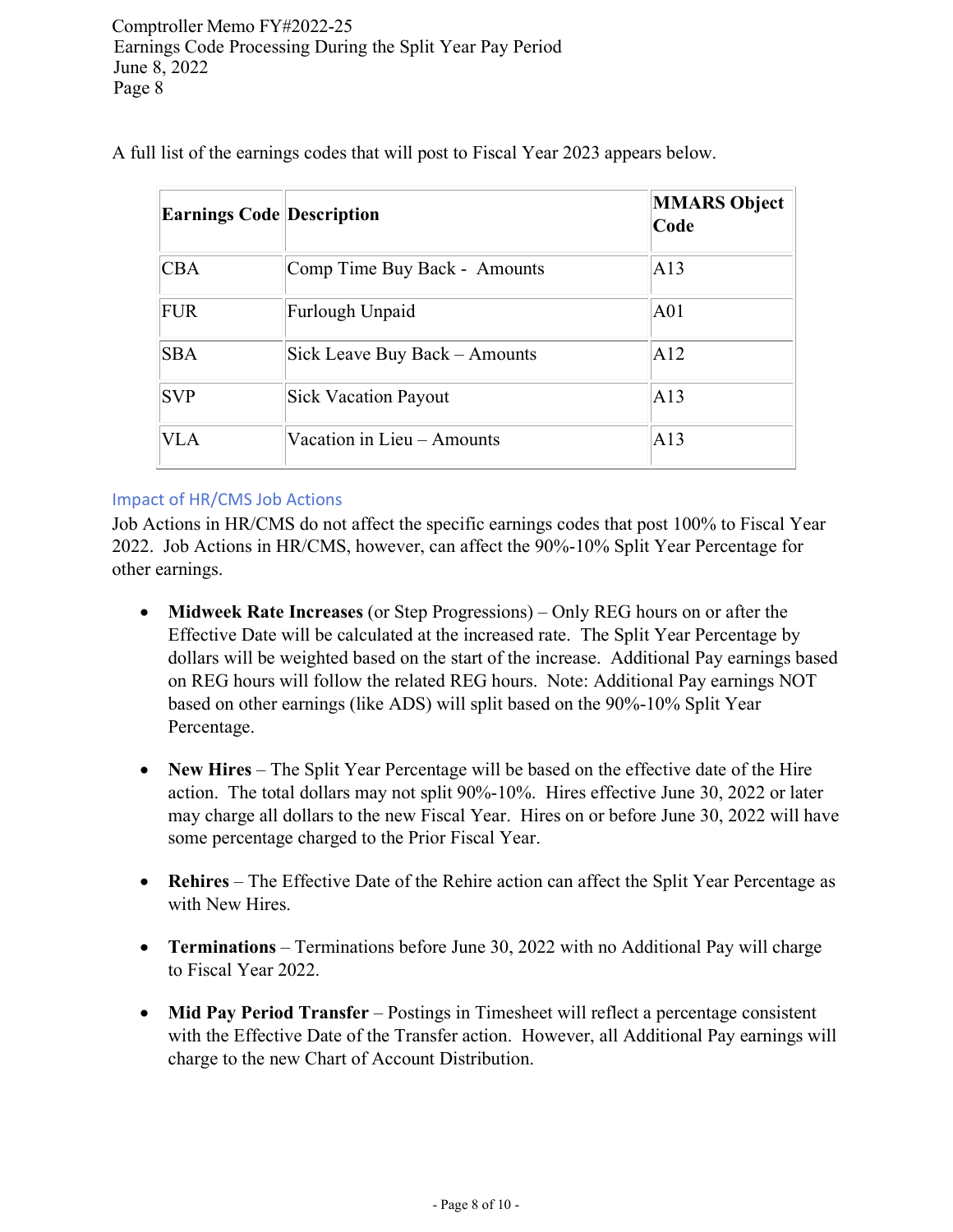- **Home Unit/ Object Code** Changes to the Home Unit or Object Code may reduce the number of workdays used to calculate the Split Year Percentage to the number of workdays on or after the Effective Date of the change. The split may not be 90%-10%.
- **Actions on June 30, 2022** Any HR action that results in a new LCM time slice with an effective date of June 30, 2022 may result in being assigned to Fiscal Year 2023 and an overall 100% proration to Fiscal Year 2023.

#### Processing Terminations or Terminations with Pay

Terminations (TER) and Terminations with Pay (TWP) Job actions should not be entered in HR/CMS until the next pay period (July 3, 2022 through July 16, 2022).

Follow these guidelines to ensure Split Year proration and finalization of the termination:

- Post daily attendance in Timesheet for the Split Year pay period.
- If appropriate, end date Additional Pay earnings with an effective date of June 18, 2022. This action ensures that the Additional Pay is not paid during Split Period.
- Change the employee's schedule in HR Assign Work Schedule to a Zero Predefined Schedule effective July 3, 2022 to ensure that no hours are entered in future periods.
- View general deductions to determine if the deduction should be taken, ended, or adjusted.
- Additional Pay earnings can be posted in pay period ending July 16, 2022 with Accounts Payable earnings codes.
- During the pay period ending July 16, 2022, use the TWP action if there are additional payments. Otherwise, use the TER Job action. The correct Effective Date should be entered.

# LCM Distribution

LCM uses the distribution in effect for an employee (DEPTE) on the Pay Event Begin date to distribute labor charges. Therefore, for those Earnings Codes posting on June 26, 27, 28, 29 and 30, 2022 the distribution in effect on June 26, 27, 28, 29 and 30, 2022 will be used even if it is a prior period adjustment during the Split Year pay period.

Changes to an employee's distribution (DEPTE) with an Effective Date after June 19, 2022 should be used with caution. A change to the DEPTE may change the Pay Event Begin date for summarized payroll charges to the Effective Date of the DEPTE. Therefore, only the new DEPTE may be used to distribute the payroll charges.

# **Questions**